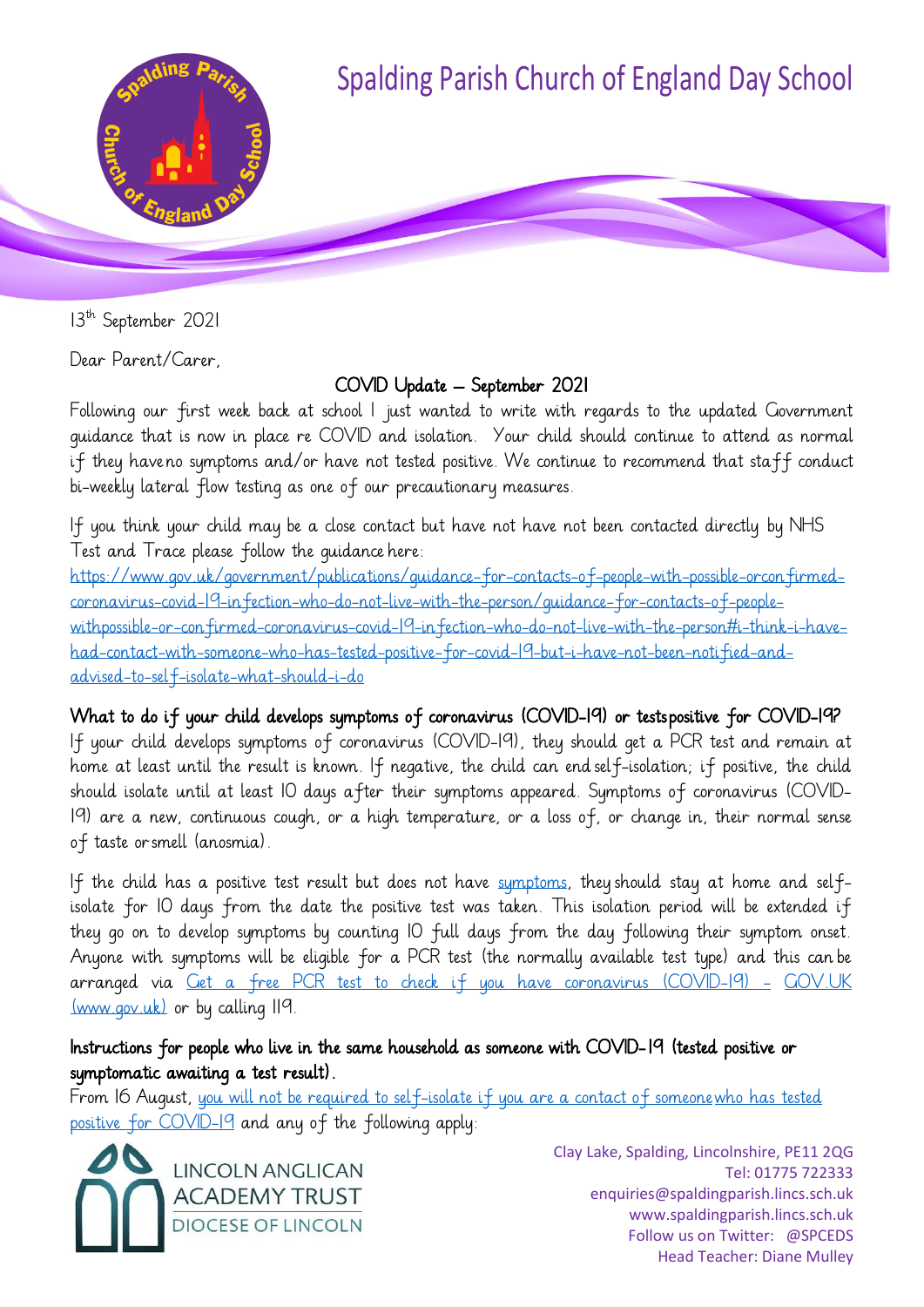- You are fully vaccinated;
- You are below the age of 18 years 6 months;
- You have taken part in or are currently part of an approved COVID-19 vaccinetrial;
- You are not able to get vaccinated for medical reasons.

Fully vaccinated means that you have been vaccinated with an MHRA approved COVID-19 vaccine in the UK, and at least 14 days have passed since you received the recommended doses of that vaccine.

NHS Test and Trace will contact you to let you know that you have been identified as a contact and check whether you are legally required to self-isolate. If you are not legally required to self-isolate, you will be provided with advice on testing and given guidance on preventing the spread of COVID-19. Even if you do not have symptoms, you will [be advised to](https://www.gov.uk/government/publications/covid-19-stay-at-home-guidance/stay-at-home-guidance-for-households-with-possible-coronavirus-covid-19-infection#PCR) have a PCR test as soon as possible.

If your child is not legally required to self-isolate they need to attend school. Similarly families cannot choose to self-isolate rather than PCR test where not legally required to. In line with the Government guidance, absence for self-isolation where this is not legally required cannot be authorised and will therefore be classified as an unauthorised attendance. If you are unsure, please get in touch with school and we will be able to provide you with details of the relevant guidance.

Any member of the household who is aged 18 years and 6 months or over and has only received one dose of COVID-19 vaccine or has not received any dose of the COVID-19 vaccination will still be required to self-isolate as household contact of someone with COVID-19 symptoms awaiting testing and someone who has tested positive for COVID-19. Please read the [stay at home guidance](https://www.gov.uk/government/publications/covid-19-stay-at-home-guidance) which provides information on this.

Household members who are not exempt from isolation as close contacts should not go to work, school/college/childcare or public areas, and exercise should be taken within the home. If you require help with buying groceries, other shopping or picking up medication, or walking a dog, you should ask friends or family. Alternatively, you can order your shopping online and medication by phone or online. Household members staying at home for 10 days will greatly reduce the overall amount of infection the household could pass on to others in the community.

You could be fined if you do not self-isolate following a notification by NHS Test and Trace. You may be entitled to a one-off payment of £500 through the [NHS Test and](https://www.gov.uk/government/publications/test-and-trace-support-payment-scheme-claiming-financial-support/claiming-financial-support-under-the-test-and-trace-support-payment-scheme) Trace Support [Payment](https://www.gov.uk/government/publications/test-and-trace-support-payment-scheme-claiming-financial-support/claiming-financial-support-under-the-test-and-trace-support-payment-scheme) scheme if you are required to stay at home and self-isolate oryou are the parent or guardian of a child who has been told to self-isolate.

Those who are [clinically extremely vulnerable](https://www.gov.uk/government/publications/guidance-on-shielding-and-protecting-extremely-vulnerable-persons-from-covid-19/guidance-on-shielding-and-protecting-extremely-vulnerable-persons-from-covid-19) should be supported to minimise contact with other people in the household during this period, regardless of whether others have symptoms or not.

# Instructions for household contacts who are not required to self-isolate from 16 August.

Even if you are vaccinated, you can still be infected with COVID-19 and pass it on to others. If you are identified as a contact of someone with COVID-19 but you are not required to self-isolate, you can help protect others by following the quidance on how to stay safe and help [prevent](https://www.gov.uk/guidance/covid-19-coronavirus-restrictions-what-you-can-and-cannot-do#keeping-yourself-and-others-safe) the spread. As well as getting a PCR test, you should alsoconsider:



Clay Lake, Spalding, Lincolnshire, PE11 2QG Tel: 01775 722333 enquiries@spaldingparish.lincs.sch.uk www.spaldingparish.lincs.sch.uk Follow us on Twitter: @SPCEDS Head Teacher: Diane Mulley